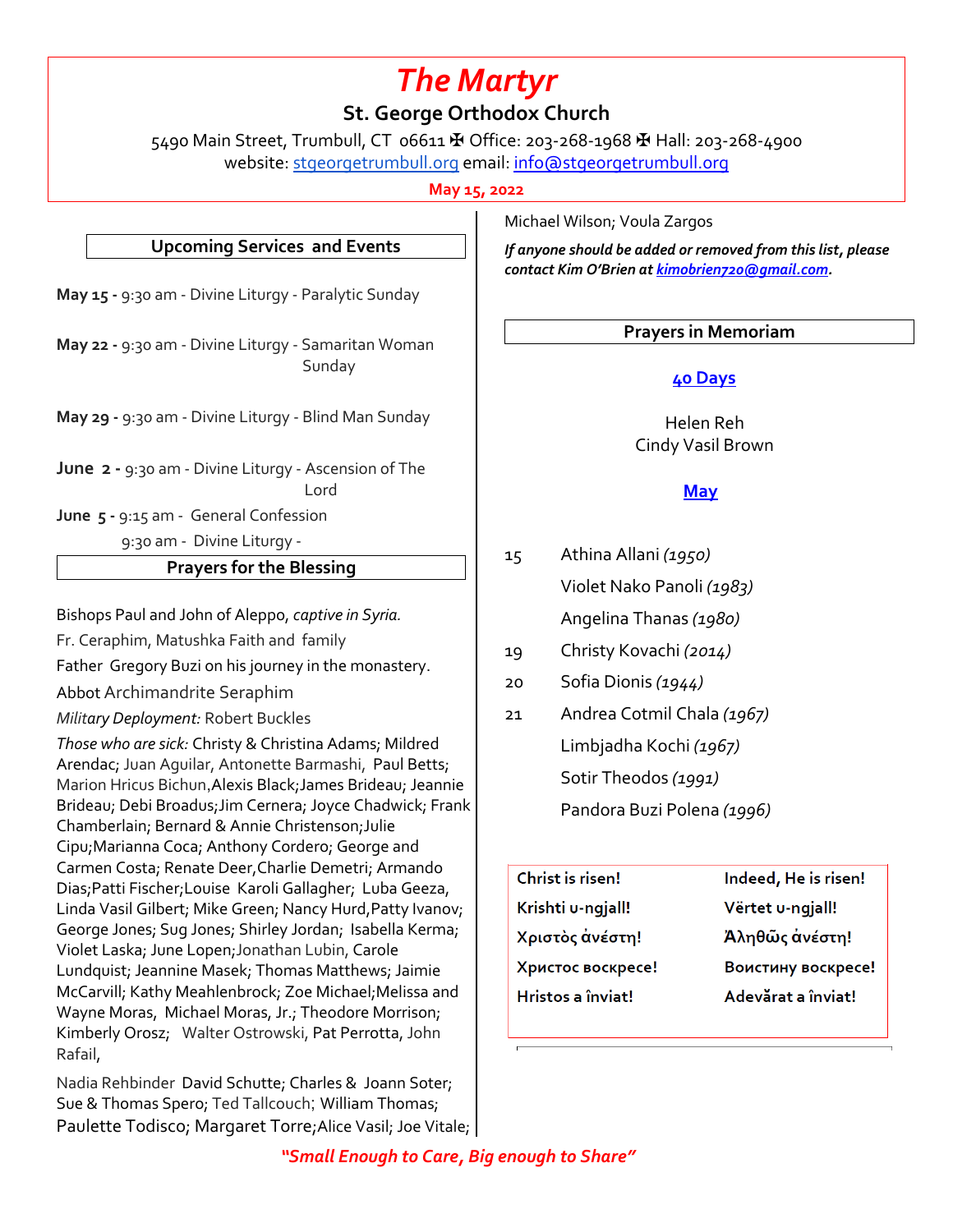# **Condolences**

St. George was saddened to learn that Helen Reh passed away on May 11. Services will be held at St George on Tuesday, May 17. Calling hours are at 10:30 am and the funeral service begins at 11:00am. Burial is at Gate of Heaven in Trumbull.

The St George parish wishes to extend our deepest sympathy to Helen's family. *May her Memory be Eternal!*

# **Looking for names of our deceased Veterans for Memorial Day**

*St. George is looking to collect and put together a list of all the names of our deceased military veterans from the parish family.* 

*Memorial Day is a holiday that was established to officially remember those who have died in service to our country (Veterans Day was established to officially thank our living veterans). St. George believes we only have one military serviceman, Michael J. Vani, who died in service of our country (World War II).*

*On Sunday, May 29th (the day before Memorial Day), St. George will have a Memorial Service for all the deceased veterans of our parish family. We are defining our "parish family" to include those who have joined our parish who may also have relatives that served in the military and are now deceased (the military veteran was not necessarily a member at St. George).*

*We are asking parishioners to forward the names of the men or women, who are deceased and served in one of the branches of the US armed forces.*

*Ideally, we are looking to collect some additional information with the names; their service branch, and if possible, the calendar years they served.*

*Please forward this information to Louise Gallagher by Thursday, May 26th. Louise can be reached via email at jlgall103@aol.com or by phone at 203-268- 3803.*

# **May Charity Tray**

This month's charity is dedicated to **Trumbull Helps.**  https://trumbullhelps.org



*Our goal is to make a difference by providing meals at the Bridgeport Rescue Mission, supporting the Trumbull Food Pantry, and coming together as a community to help others.*

# **St Dimitrie Tag Sale**

The ladies auxiliary will be sponsoring a huge tag sale on Saturday, June 18,2022 from 9am - 4pm. They are located at 504 Sport Hill Road, Easton, CT.. .